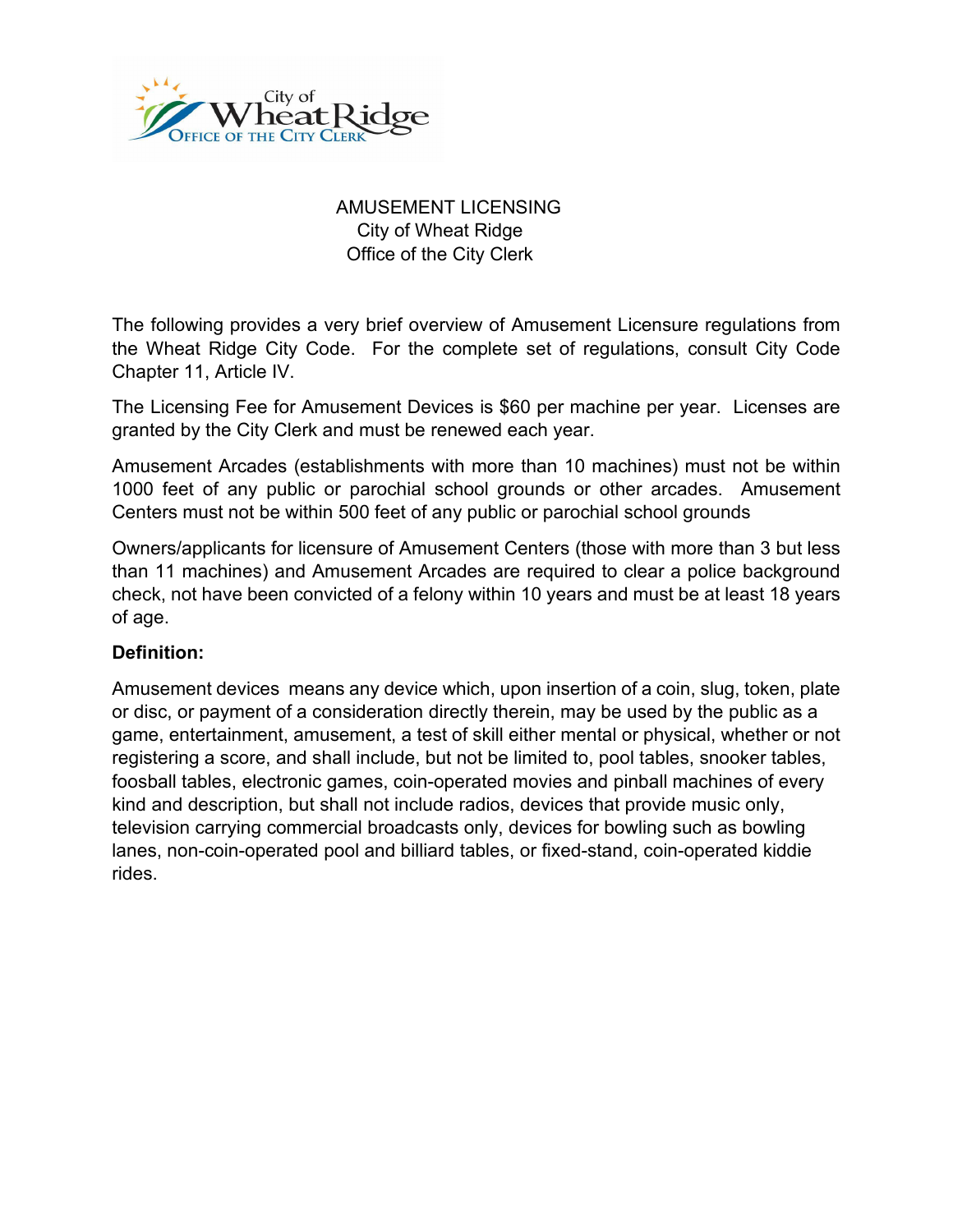

City of Wheat Ridge Municipal Building 7500 W. 29th Ave. Wheat Ridge, CO 80033-8001 P: 303.235.2816 F: 303.234.5924

#### **City of Wheat Ridge Amusement Licensing Procedures**

## **Amusement Establishment** (1-3 machines):

- Complete City of Wheat Ridge Amusement Establishment Application
- Pay annual licensing fee of \$60 per machine

## **Amusement Center** (4-10 machines):

- Complete City of Wheat Ridge Amusement Center Application
- Complete Individual History Record for all management personnel
- All management personnel must be fingerprinted by the Approved vendor for CABS and not the Wheat Ridge Police Department. A separate fee of \$10 per applicant is paid to either Indentigo or ColoradoFingerprinting, along with \$38.50 being paid to the CBI.
- You can go to these links for more information <https://www.identogo.com/> or
- <https://www.coloradofingerprinting.com/cabs/> and use the code CONCJ6222
- NOTE: If your business already has a valid liquor license, this step DOES NOT apply.
- Pay annual licensing fee of \$60 per machine

**Amusement Arcade** (11 or more machines):

- Complete City of Wheat Ridge Amusement Arcade Application
- Complete Individual History Record for all management personnel. NOTE: If a business already has a valid liquor license, this step DOES NOT apply.
- All management personnel must be fingerprinted by the Approved vendor for CABS and not the Wheat Ridge Police Department. A separate fee of \$10 per applicant is paid to either Indentigo or ColoradoFingerprinting, along with \$38.50 being paid to the CBI.
- You can go to these links for more information <https://www.identogo.com/>or
- <https://www.coloradofingerprinting.com/cabs/> and use the code CONCJ6222
- NOTE: If a business already has a valid liquor license, this step DOES NOT apply.
- Pay non-refundable application fee of \$50
- Pay annual licensing fee of \$60 per machine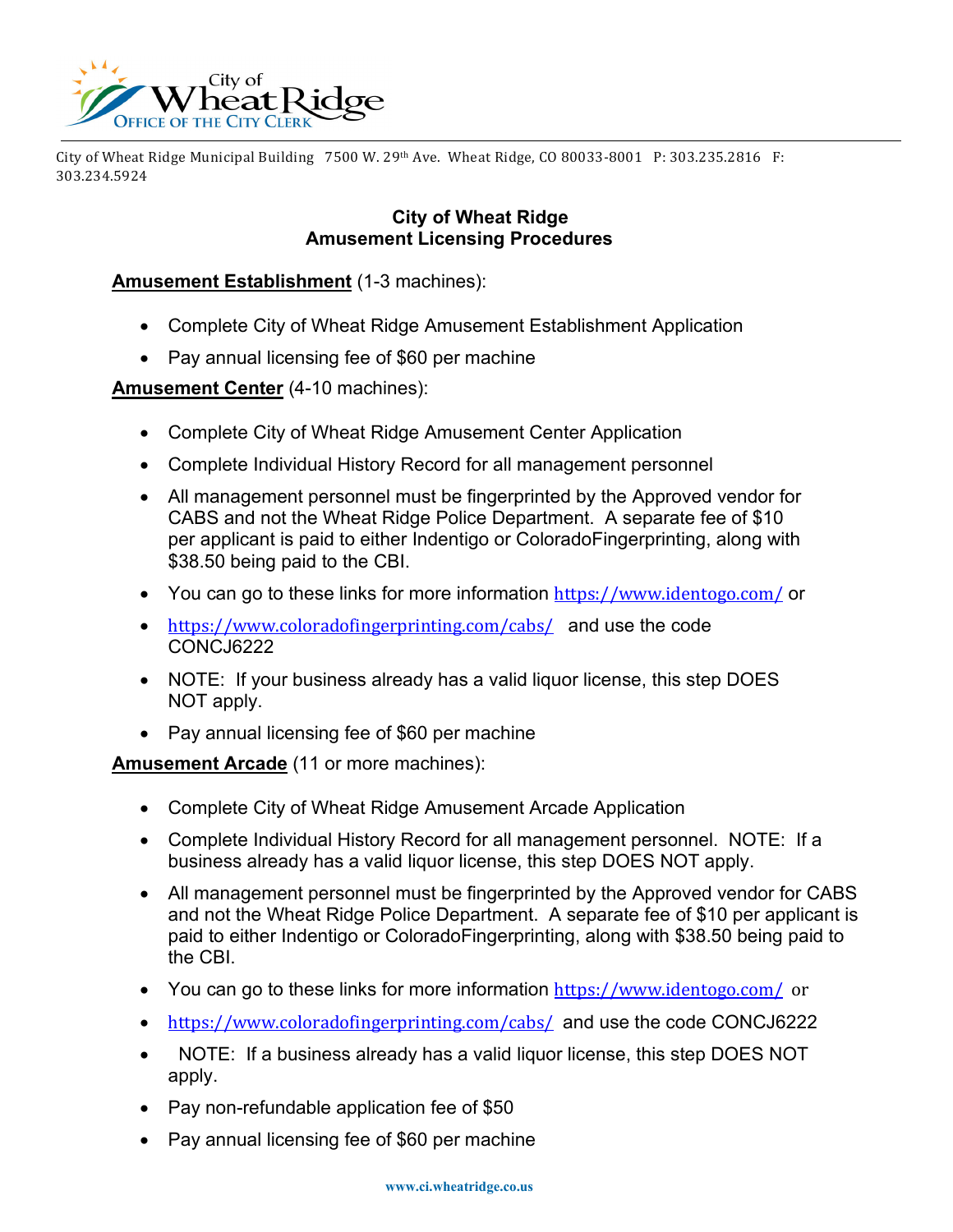

City of Wheat Ridge Municipal Building 7500 W. 29th Ave. Wheat Ridge, CO 80033-8001 P: 303.235.2816 F: 303.234.5924

# **CITY OF WHEAT RIDGE**

## **AMUSEMENT ESTABLISHMENT APPLICATION**

| DBA Business name: Notified that the set of the property of the property of the property of the property of the property of the property of the property of the property of the property of the property of the property of th                         |                   |                                                   |  |  |  |
|--------------------------------------------------------------------------------------------------------------------------------------------------------------------------------------------------------------------------------------------------------|-------------------|---------------------------------------------------|--|--|--|
|                                                                                                                                                                                                                                                        |                   |                                                   |  |  |  |
| FEIN#____________________________CO Sales Tax Acct#_____________________________                                                                                                                                                                       |                   |                                                   |  |  |  |
|                                                                                                                                                                                                                                                        |                   |                                                   |  |  |  |
|                                                                                                                                                                                                                                                        |                   |                                                   |  |  |  |
|                                                                                                                                                                                                                                                        |                   |                                                   |  |  |  |
| Has owner or manager ever been convicted of a felony? Yes No (circle one)                                                                                                                                                                              |                   |                                                   |  |  |  |
|                                                                                                                                                                                                                                                        |                   |                                                   |  |  |  |
| Do any persons, members or officers of the applicant have any financial interests<br>in any other amusement establishment, center, or arcade? If so, please list.<br>,我们也不能在这里的人,我们也不能在这里的人,我们也不能在这里的人,我们也不能在这里的人,我们也不能在这里的人,我们也不能在这里的人,我们也不能在这里的人,我们也 |                   |                                                   |  |  |  |
|                                                                                                                                                                                                                                                        |                   |                                                   |  |  |  |
| <b>List of Machines:</b>                                                                                                                                                                                                                               |                   |                                                   |  |  |  |
|                                                                                                                                                                                                                                                        |                   |                                                   |  |  |  |
|                                                                                                                                                                                                                                                        |                   |                                                   |  |  |  |
|                                                                                                                                                                                                                                                        | ID#               | <u> 1980 - Johann Barbara, martxa alemaniar a</u> |  |  |  |
| Sign: Owner or Manager                                                                                                                                                                                                                                 | <b>Print Name</b> | Date                                              |  |  |  |

I affirm and attest that the above and attached information is a true and correct statement of facts.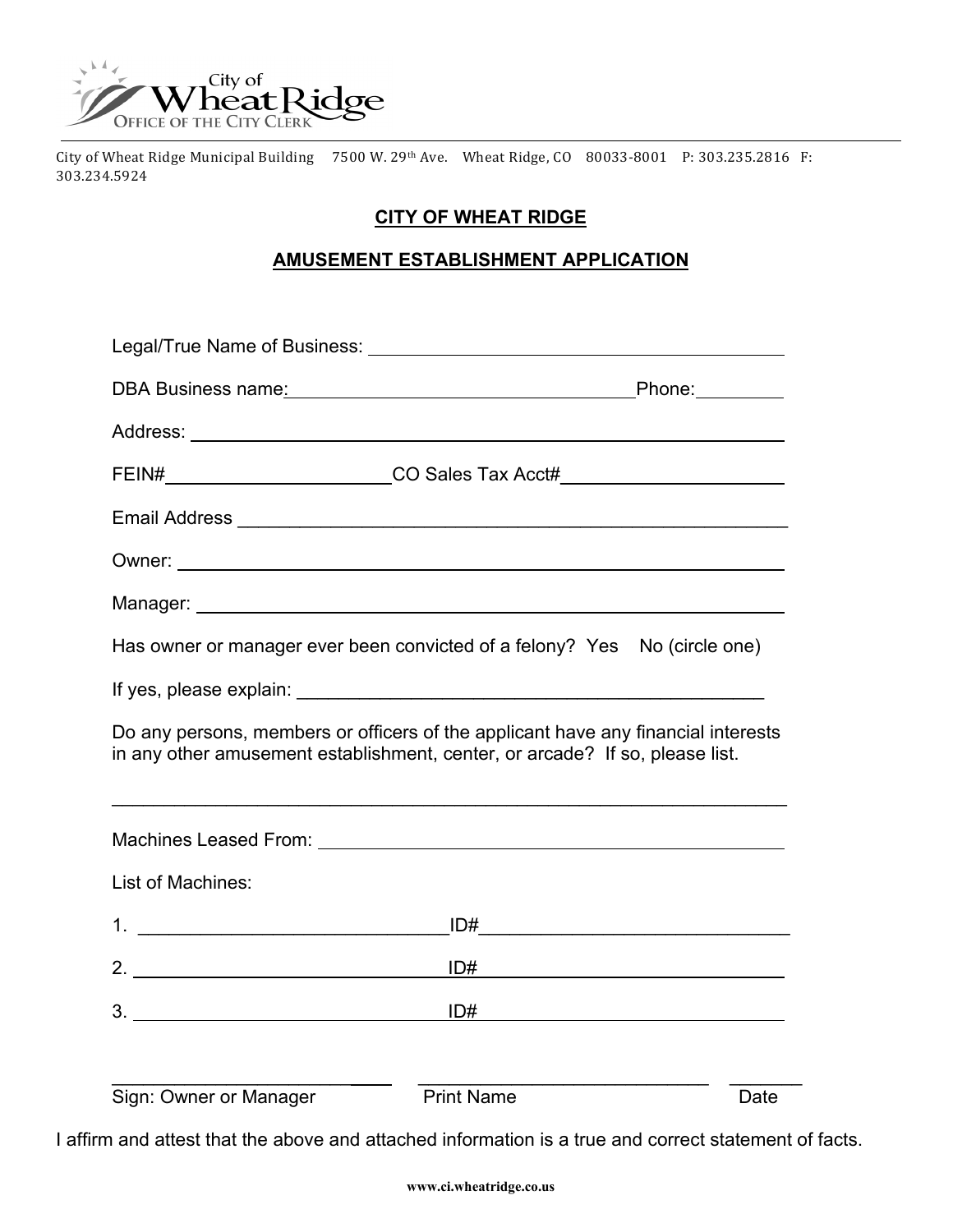The yearly licensing fee for amusement machines is \$60.00 per machine per year.

FEES SUBMITTED: \_\_\_\_\_\_\_\_\_\_\_\_\_\_\_\_\_\_\_\_\_\_

If you have questions, please call Deputy Clerk Robin Eaton at 303-235-2816 or email reaton@ci.wheatridge.co.us

Please send application and fees to: City of Wheat Ridge City Clerk's Office 7500 West 29th Avenue Wheat Ridge CO 80033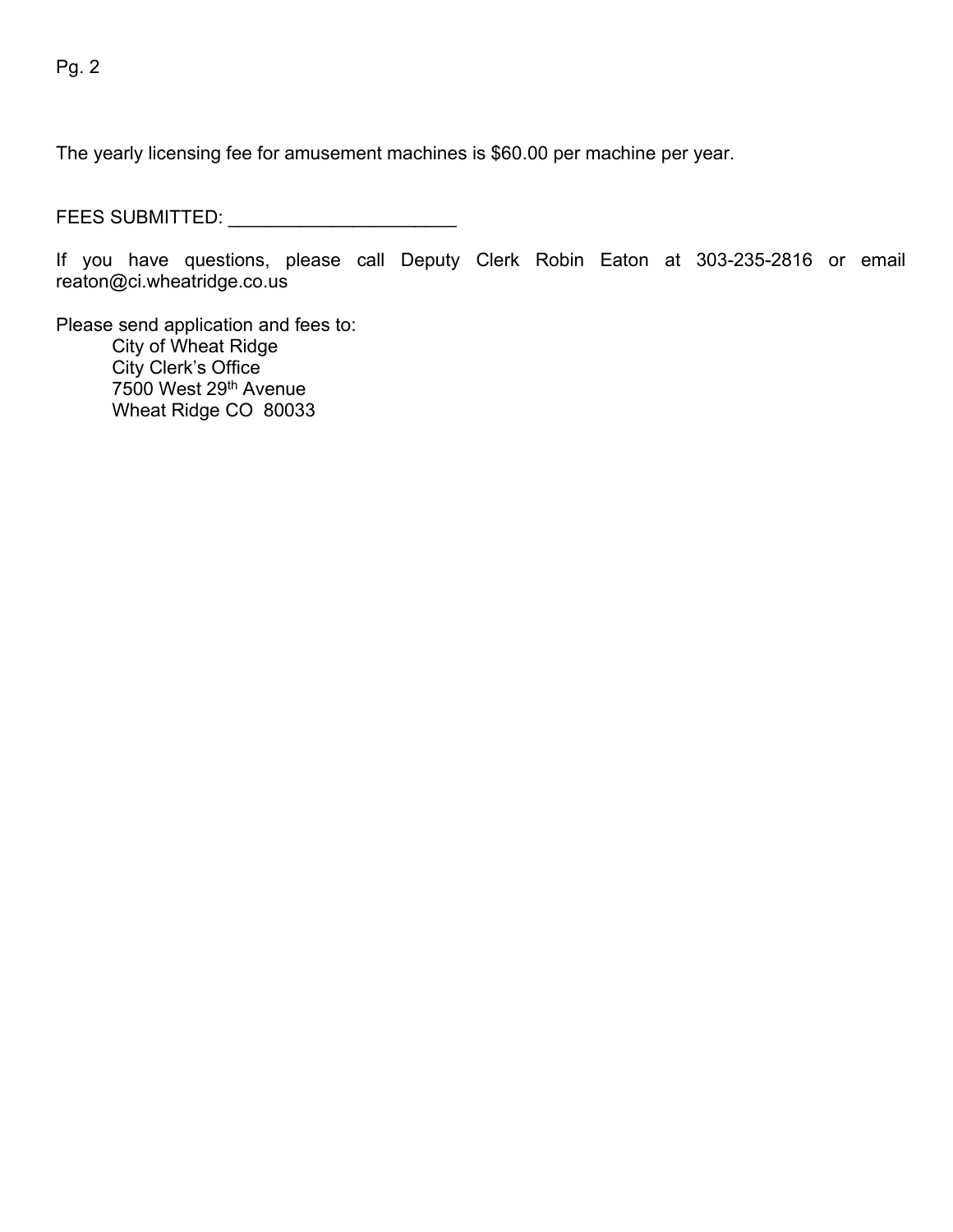

City of Wheat Ridge Municipal Building 7500 W. 29th Ave. Wheat Ridge, CO 80033-8001 P: 303.235.2816 F: 303.234.5924

# AMUSEMENT LICENSE MANAGER CONTACT INFORMATION:

| Name:                               | <u> 1989 - John Stein, mars and de Britain and de Britain and de Britain and de Britain and de Britain and de Br</u> |                |  |
|-------------------------------------|----------------------------------------------------------------------------------------------------------------------|----------------|--|
|                                     | Business Name:                                                                                                       |                |  |
| Type: $\Box$ Home $\Box$ Cell       | Best Number to reach you at:                                                                                         | $\square$ Work |  |
| Type: $\square$ Home $\square$ Cell |                                                                                                                      | $\Box$ Work    |  |
| E-mail:                             |                                                                                                                      |                |  |

How often do you check your e-mail: (i.e. daily, weekly, every time I get an e-mail because it is on my phone, etc.)

What is your first choice of communication?  $\Box$  Phone Number 1  $\Box$  Phone Number 2  $\Box$  E-mail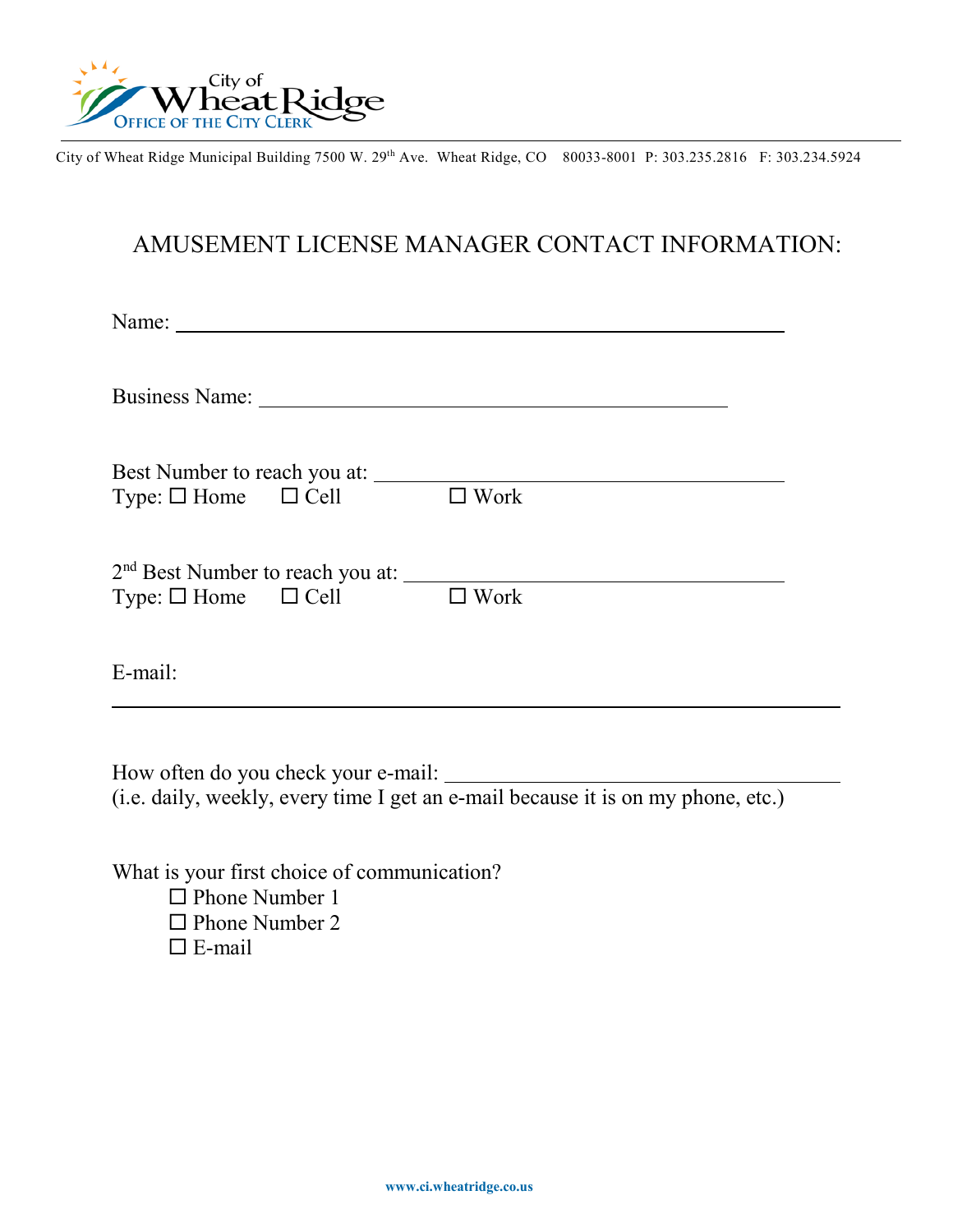#### ARTICLE IV. - AMUSEMENT ARCADES OR AMUSEMENT CENTERS<sup>[5]</sup>

Footnotes:

--- (**5**) ---

**Cross reference—** Admissions and amusements tax, § 22-2.

#### DIVISION 1. - GENERALLY

Sec. 11-101. - Definitions.

The following words, terms and phrases, when used in this article, shall have the meanings ascribed to them in this section, except where the context clearly indicates a different meaning:

*Amusement arcade* means a place or establishment where an individual, association, partnership or corporation maintains more than ten (10) amusement devices.

*Amusement center* means a place or establishment where an individual, association, partnership or corporation maintains four (4) or more, but less than eleven (11) amusement devices, either as a sole business or in conjunction with some other business.

*Amusement devices* means any device which, upon insertion of a coin, slug, token, plate or disc, or payment of a consideration directly therein, may be used by the public as a game, entertainment, amusement, a test of skill either mental or physical, whether or not registering a score, and shall include, but not be limited to, pool tables, snooker tables, foosball tables, electronic games, coin-operated movies and pinball machines of every kind and description, but shall not include radios, devices that provide music only, television carrying commercial broadcasts only, devices for bowling such as bowling lanes, non-coinoperated pool and billiard tables, or fixed-stand, coin-operated kiddie rides.

*Applicant* means any individual, association, partnership or corporation requesting a license pursuant to this chapter.

*Establishment maintaining amusement devices* means a place or establishment where an individual, association, partnership or corporation maintains three (3) or less amusement devices.

*Manager* means an individual who manages, directs, supervises, oversees and administers the acts and transactions of the agents or servants of any establishment governed by this chapter or who, through his own actions, directs, oversees and administers the affairs of any such establishment.

(Code 1977, § 3A-1)

**Cross reference—** Definitions and rules of construction generally, § 1-2.

Sec. 11-102. - Penalties for violation.

Any person violating any provisions of this article shall be guilty of a misdemeanor and, upon conviction of such violation, shall be subject to a fine of not less than fifty dollars (\$50.00) and not more than one thousand dollars (\$1,000.00), or by imprisonment for a period not exceeding one year, or both such fine and imprisonment. Nothing contained in this section, however, shall impair the ability of the city to enforce this article as provided in section 11-123 hereof; provided, however, that no person under the age of eighteen (18) years shall be subjected to imprisonment for violation of any provisions of this article.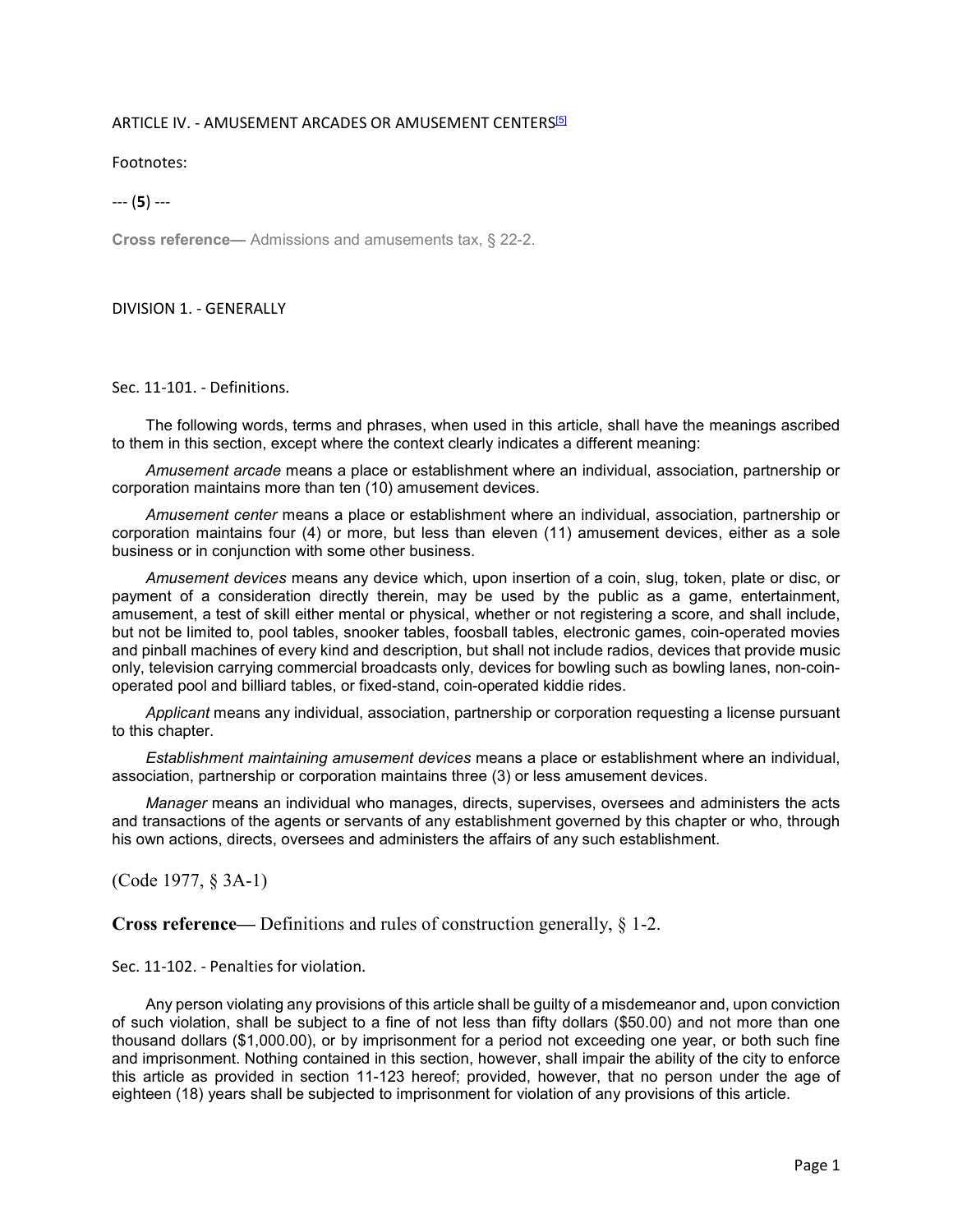(Code 1977, § 3A-13; Ord. No. 1998-1120, § 2, 6-8-98)

Sec. 11-103. - Gambling prohibited.

Nothing in this chapter shall be construed to permit any unlawful gambling or wagering within the city.

(Code 1977, § 3A-10)

Sec. 11-104. - Hours of operation; exceptions.

No amusement arcade licensed pursuant to this chapter shall allow operation of any amusement device between the hours of 12:01 a.m. and 8:00 a.m. An exemption to the hours of operation may be allowed after a hearing before city council.

(Code 1977, § 3A-11)

Sec. 11-105. - Exemptions for establishments maintaining amusement devices.

An establishment maintaining amusement devices is not subject to sections 11-116, 11-117 or 11- 103, but is subject to all other provisions of this article.

(Code 1977, § 3A-7; Ord. No. 1354, § 9, 1-23-06)

Secs. 11-106—11-114. - Reserved.

DIVISION 2. - LICENSE

Sec. 11-115. - Required; payment of fees.

- (a) No amusement arcade or amusement center shall conduct business within the city without a valid license.
- (b) No amusement arcade, amusement center or establishment maintaining amusement devices shall conduct business within the city without first paying the fee placed upon amusement devices imposed by section 11-120.

(Code 1977, § 3A-2; Ord. No. 1354, § 10, 1-23-06)

Sec. 11-116. - Application.

The application for an amusement arcade or amusement center license shall be made to the city clerk, shall be accompanied by the fees required by section 11-120, and shall contain the following information:

- (1) The name and address of the establishment.
- (2) The name, address, age, date and place of birth, and prior felony convictions, if any, of the applicant and manager of the establishment.
- (3) Evidence from the department of community development of the city that the location of the proposed amusement arcade or center is within a C-1, C-2, R-C, RC-1, or PCD district and meets all of the zoning requirements of the city.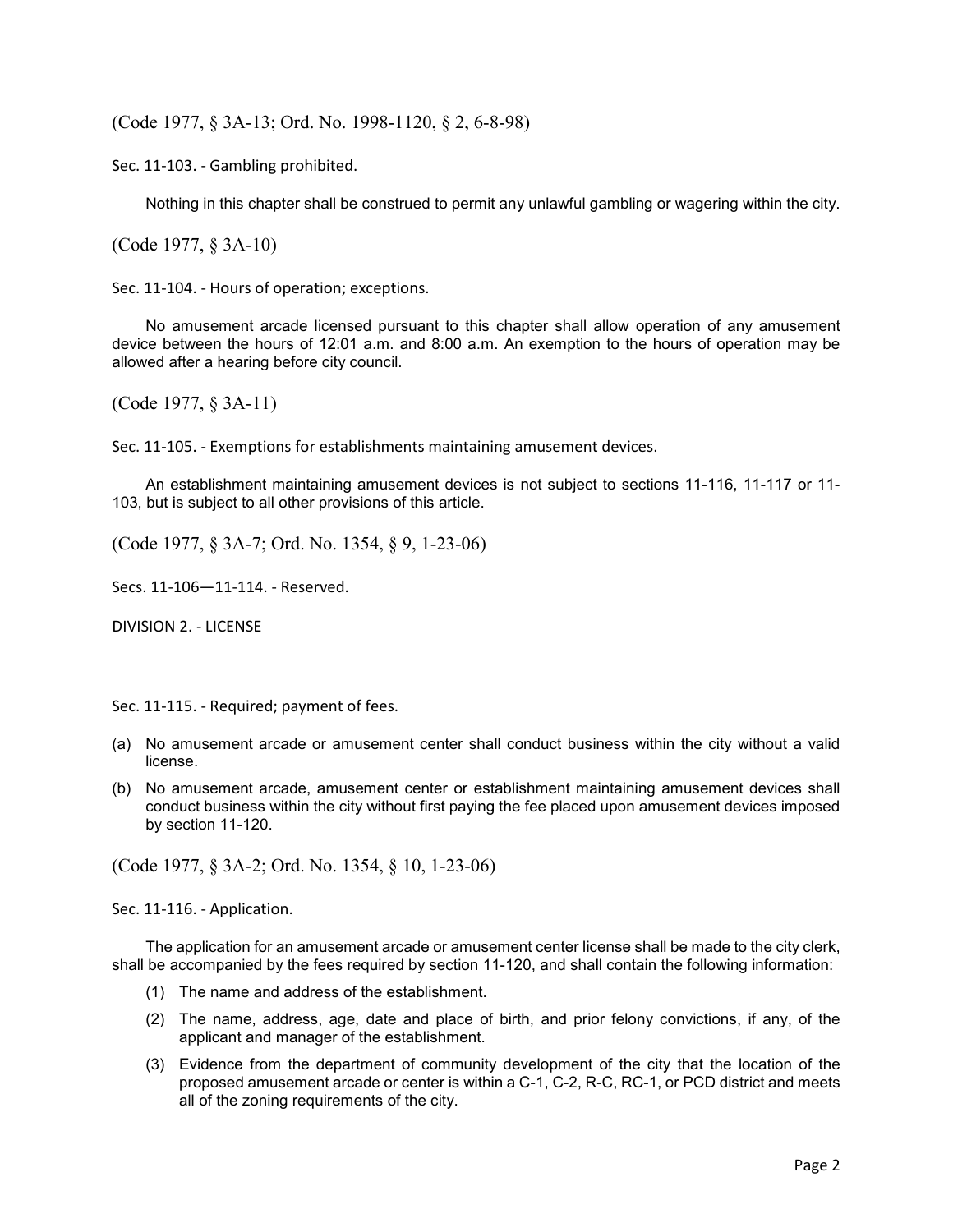- (4) Where the applicant is a corporation, association, partnership or private club, the information required in paragraph (2) above shall be furnished as to each member of the association, or each officer of the corporation and members of the board of directors of the corporation and the holders of ten (10) percent or more of the corporate stock of any class.
- (5) The distance from any other amusement arcade or public school (if an amusement arcade) or the distance from any public school, if an amusement center.
- (6) The number of amusement devices to be maintained at the amusement arcade or amusement center.

(Code 1977, § 3A-3)

Sec. 11-117. - Approval.

- (a) Application of the license required by this division shall be reviewed by the city clerk. The city clerk shall have an investigation conducted by the police department sufficient to verify all the information required by this division. On completion of this investigation, the city clerk shall either approve or disapprove the application.
- (b) No license shall be issued to any applicant unless approved by the city clerk. The city clerk shall refuse to issue any license for an amusement arcade, amusement center or amusement device, if the clerk finds any of the following:
	- (1) That the applicant is under the age of eighteen (18) years.
	- (2) That the applicant, manager, or either of them has made false statements upon the application.
	- (3) That the applicant, manager, or either of them, has been convicted of a felony within the last ten (10) years.
	- (4) That the proposed amusement arcade is located within one thousand (1,000) feet or that the proposed amusement center is located within five hundred (500) feet of the boundary of any public or parochial school grounds. The distance is to be computed by direct measurement from the nearest property line of the land used for school purposes to the nearest portion of the building in which the amusement arcade or amusement center is located, using a route of direct pedestrian access.
	- (5) That any designated manager is under the age of eighteen (18) years, except that at any amusement center or establishment maintaining amusement devices which does not sell alcohol, beer or wine, or books or magazines, the manager may be sixteen (16) years of age or older.
	- (6) That the proposed amusement arcade is located within one thousand (1,000) feet of any other amusement arcade. Such distance is to be computed by direct measurement from the nearest property line of the land used for arcade purposes to the nearest portion of the building in which the amusement arcade is located, using a route of direct pedestrian access.
- (c) In the event that the city clerk disapproves a license application, the city clerk shall make written findings of fact stating the reasons for the disapproval. Any decision of the city clerk may be reviewed by the city council if an appeal of the city clerk's decision is properly filed within twenty (20) days of that decision.

(Code 1977, § 3A-4)

Sec. 11-118. - Term.

All licenses granted pursuant to this division shall be for a term of one (1) year unless sooner suspended or revoked. Such term shall commence on the date said license is issued and terminate on the anniversary date of the license.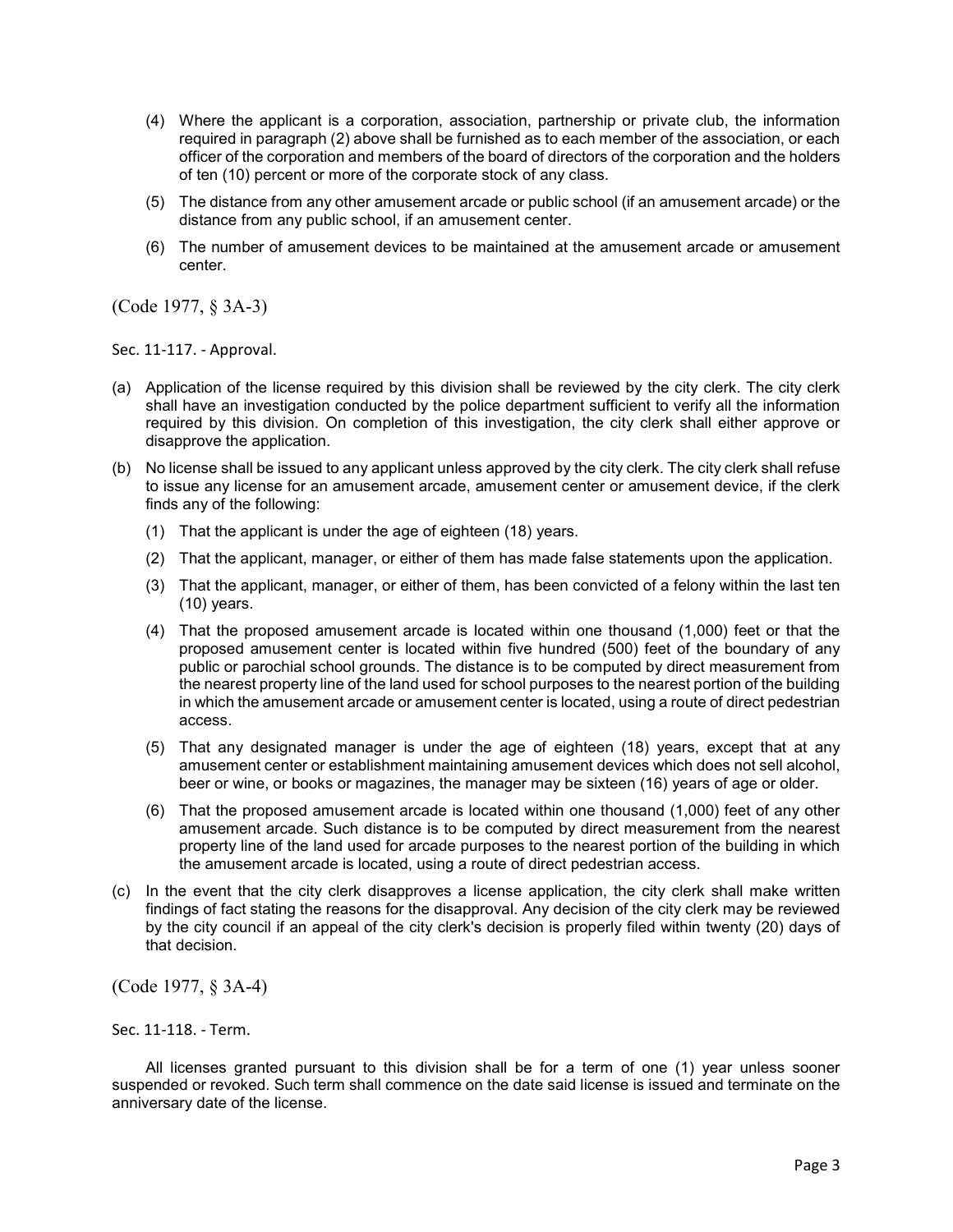(Code 1977, § 3A-5)

Sec. 11-119. - Renewal.

Renewal of any of the licenses granted pursuant to this division may be had by payment of the license fee along with a statement that the information listed on the original license application is still true and correct, or a statement listing those items of information required for a license application which have changed in the year since the license was granted or last renewed. Failure to renew a license in a timely manner shall be grounds for termination and revocation of the license, and shall be grounds for failure to renew such license.

Sec. 11-120. - License fees.

- (a) Fees for persons listed under the provisions of this division are as follows:
	- (1) *Amusement arcade; annual fee.* Applicants or holders of a amusement arcade license shall pay a yearly fee in the amount established by resolution for each amusement device maintained upon the premises.
	- (2) *Amusement center; annual fee.* Applicants or holders of an amusement center license shall pay a yearly fee in the amount established by resolution for each amusement device maintained upon the premises.
	- (3) *Establishment maintaining amusement devices; annual fee.* Any person owning or operating an establishment maintaining amusement devices shall pay a yearly fee in the amount establishment by resolution for each amusement device maintained upon the premises, and shall be issued, upon such payment, a certificate of payment by the city clerk indicating the number of approved devices maintained upon the premises.
	- (4) *Amusement arcade; investigation fee.* Applicants for an amusement arcade license shall pay an investigation fee in the amount established by resolution to cover the cost of investigation required by this division.
	- (5) *Additional devices acquired during license period; fee per device.* All applicants and holders of amusement center or amusement arcade licenses shall report to the city clerk the addition of any amusement device or devices to their premises within fifteen (15) days of such addition and tender to the city clerk at that time a fee in the amount established by resolution for each additional amusement device for the remainder of the original license period. Failure to report additional amusement devices to the city clerk shall constitute a violation of this article and be grounds for imposition of a fine or penalty as provided and for revocation and suspension of the license granted pursuant to this division.
- (b) The city treasurer shall issue a receipt for the payment of these fees.
- (c) The city clerk shall not be required and is not authorized to make any refund or rebate of any of the fees paid pursuant to this section.

(Code 1977, § 3A-7)

Sec. 11-121. - Display; transfer; revocation or nonrenewal for inactive locations.

- (a) The holder of any license or receipt issued pursuant to the terms of this division shall prominently display the same upon the premises for which the license is issued.
- (b) Any license or receipt issued pursuant to the terms of this division shall not be transferable to any other location in the city. In the event of transfer of ownership of the business at the same location for which a license or tax receipt is issued pursuant to the terms of this division, a license may be transferred to the new owner of the business; provided, however, that the application therefor stating the same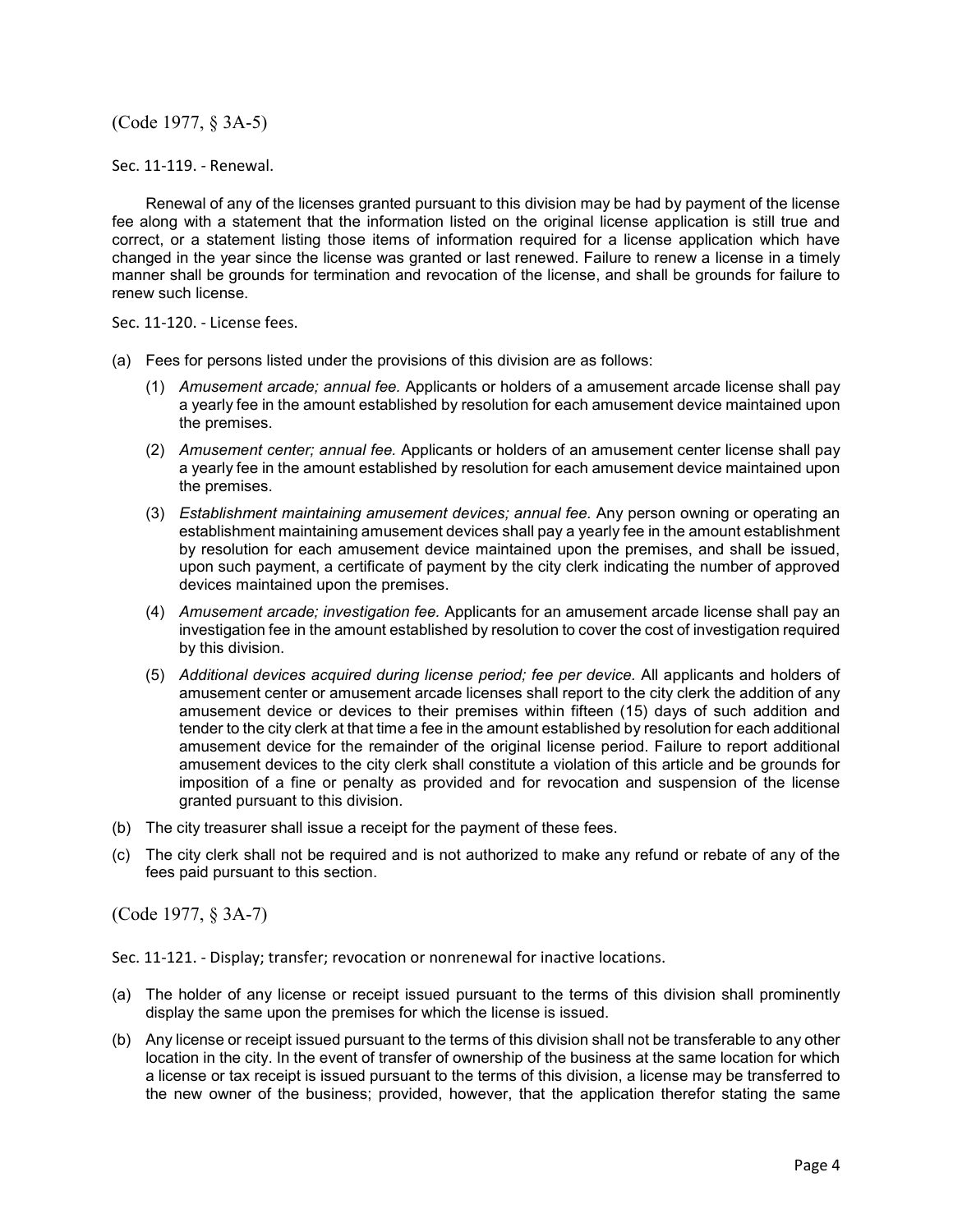information as required by section 11-116 is first presented to the city clerk for approval or disapproval, as provided in sections 11-116 and 11-117, accompanied by the proper license fee and a fifty-dollar investigation fee as required by section 11-120. Approval or disapproval of such transfer shall be upon the same terms as approval or disapproval of a license as required by the terms of this article.

(c) The city clerk shall revoke or not renew, as the case may be, any amusement license provided for by this division if the clerk determines, pursuant to adequate investigation, that the licensed location has been inactive for at least sixty (60) days. The city clerk shall issue findings to support his determination and shall immediately notify the holder of such amusement license of the determination, Any revocation or suspension of a license provided by this division may be reviewed by the city council if any appeal of such revocation or suspension is filed within ten (10) days after notification of such suspension or revocation.

(Code 1977, § 3A-9)

Sec. 11-122. - Suspension or revocation generally.

- (a) *Reasons.* The city clerk shall, after administrative due process hearing, either suspend or revoke any license granted pursuant to this division upon a finding of any of the following factors:
	- (1) That any of the amusement devices maintained upon the premises ar being used for gambling purposes.
	- (2) That repeated disturbances of public peace have been occurring within the licensed established or upon any parking areas, sidewalks, walkways, accessways or grounds immediately adjacent to the licensed premises involving patrons, employees, or the holder of the license of the establishment.
	- (3) That holder of the license, or any employee thereof, is illegally offering for sale, or illegally allowing to be consumed upon the licensed premises, or upon any parking areas, sidewalks, walkways, accessways or grounds immediately adjacent to the licensed premises, narcotics or dangerous drugs.
	- (4) That the holder of the license or an approved manager is not upon the licensed premises at all times.
	- (5) That where not specifically authorized by law, malt, vinous or spirituous beverages are being consumed on the premises with or without the consent of the owner by patrons of the licensed establishment or where such beverages are being consumed by patrons of the establishment upon any parking areas, sidewalks, walkways, accessways or grounds immediately adjacent to the licensed premises.
	- (6) That amusement devices have been installed, and/or are being operated, on the premises of any amusement arcade or amusement center for which the fee required by this division has not been paid, or for which application has not been made pursuant to section 11-120, paragraph (a)(4).
	- (7) That any amusement center or amusement arcade is being maintained in such a way as to violate any building code, zoning or public health requirement imposed by city, county or state ordinance, law or regulation, or any other provision of city ordinance, or state or federal law.
	- (8) That any license required to be renewed has not been renewed in a timely manner as prescribed in this division.
	- (9) That any provision of this article has been violated by the owner or manager of the amusement arcade or amusement center, or that either such owner or manager has knowingly allowed the violation of any provision of this article or occur.
	- (10) That the use of the amusement devices in the licensed establishment occurs during the hours where such operation is prohibited.